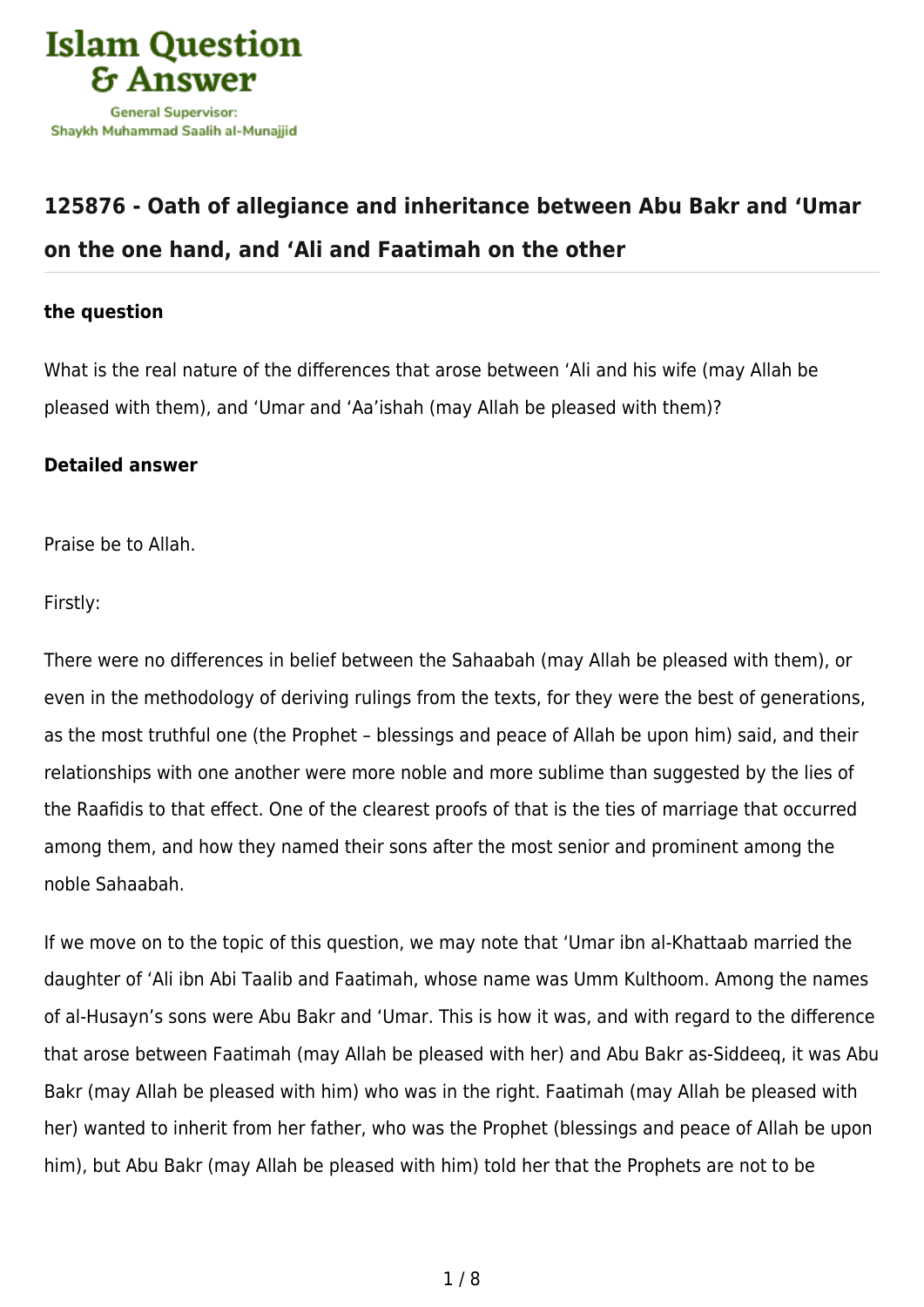

Shavkh Muhammad Saalih al-Munaiiid

inherited from. This is what he had heard from the Prophet (blessings and peace of Allah be upon him), and Abu Bakr had no self-interest in that, for Allah, may He be exalted, had made him wealthy and independent of means. He refused to let Faatimah inherit, just as he refused to let his daughter 'Aa'ishah – who was the wife of the Prophet (blessings and peace of Allah be upon him) inherit likewise. That was not based on self-interest on his part, and there was nothing between him and Faatimah that would generate enmity between him and her. 'Ali (may Allah be pleased with him) stood by his wife Faatimah in order to console her following the loss of her father and comfort her with regard to her blaming Abu Bakr for his refusal to give her anything from the estate of her father (blessings and peace of Allah be upon him).

And he refused to go to Abu Bakr (may Allah be pleased with him) and swear allegiance to him whilst Faatimah was still alive after the death of the Prophet (blessings and peace of Allah be upon him) – she lived for six months after his death – for this reason, and for another reason, which was that he thought that the Sahaabah had been too hasty in selecting the caliph and swearing allegiance to him, and that he should have been consulted, and he should have been present, although the Sahaabah thought otherwise. When Faatimah (may Allah be pleased with her) died and was buried, 'Ali rethought the matter and asked Abu Bakr to come to his house. He came and 'Ali explained why he had delayed swearing allegiance, then Abu Bakr insisted that he had been correct to withhold the estate of the Prophet (blessings and peace of Allah be upon him). 'Ali was thus reassured, and he made an appointment to swear allegiance to him on the same day at Zuhr. He swore allegiance to him, and the Muslims rejoiced greatly.

This is a summary of what happened, and this was narrated by al-Bukhaari and Muslim. 'Ali (may Allah be pleased with him) did not refuse to obey Abu Bakr, and he did not want to cause division among the Muslims. It is not a condition the caliph's legitimacy that every Muslim should swear allegiance to him.

There follows the text of the hadith in full: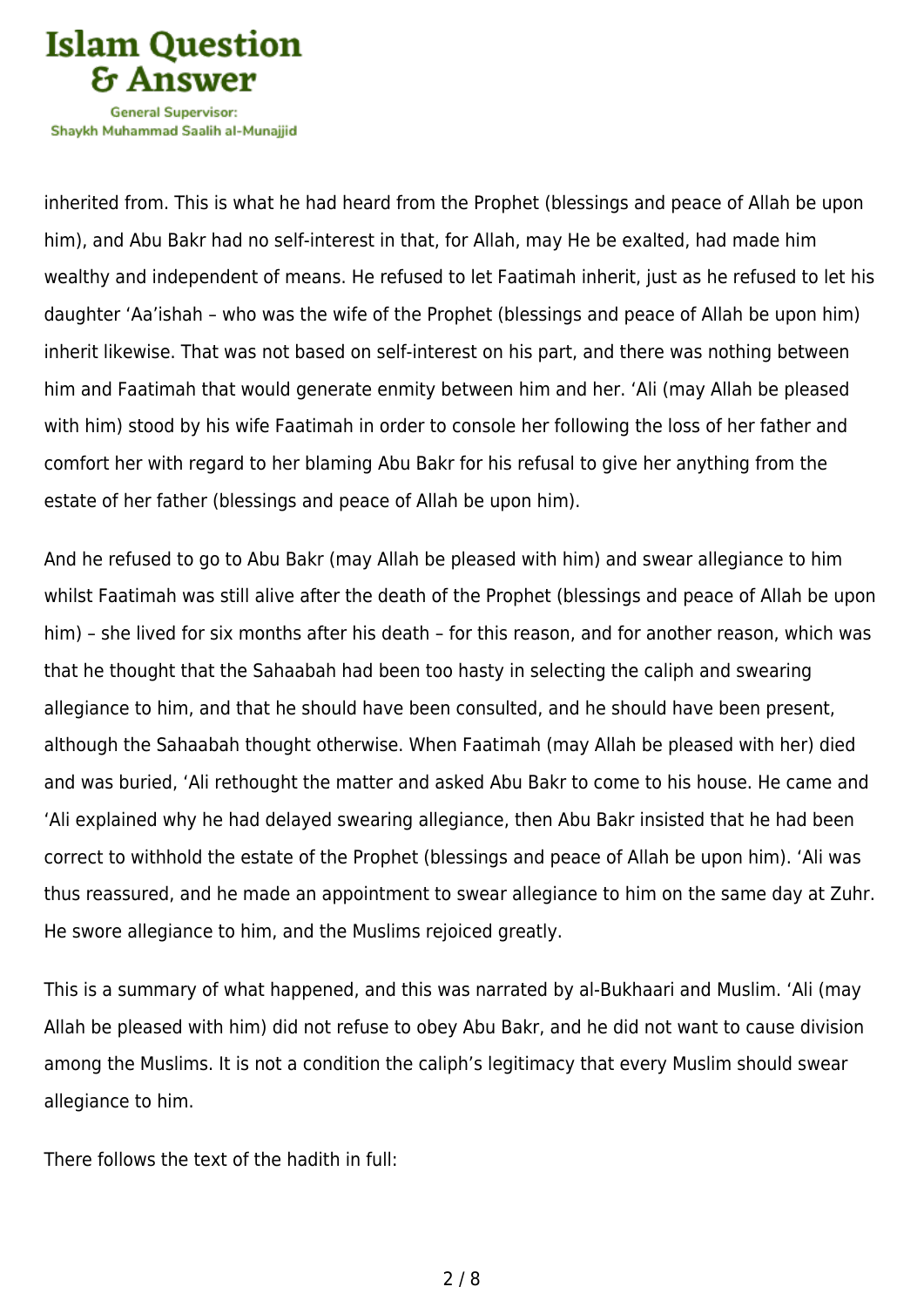**Islam Question General Supervisor:** 

Shavkh Muhammad Saalih al-Munaiiid

It was narrated from 'Aa'ishah that Faatimah, the daughter of the Messenger of Allah (blessings and peace of Allah be upon him), sent word to Abu Bakr al-Siddeeq, asking for her inheritance from the Messenger of Allah (blessings and peace of Allah be upon him), from the booty that Allah had granted him in Madinah and Fadak, and what was left of the booty of Khaybar. Abu Bakr said: The Messenger of Allah (blessings and peace of Allah be upon him) said: "We (Prophets) are not to be inherited from, and whatever we leave behind is charity. Rather the family of Muhammad may live on this wealth (that belongs to Allah)." By Allah, I will not change any of the charity of the Messenger of Allah (blessings and peace of Allah be upon him) from how it was at the time of the Messenger of Allah (blessings and peace of Allah be upon him), and I will do the same with it as the Messenger of Allah (blessings and peace of Allah be upon him) did. Abu Bakr refused to give Faatimah anything of it, and Faatimah felt angry with Abu Bakr for that, and she forsook him and did not speak to him until she died, and she lived for six months after the Messenger of Allah (blessings and peace of Allah be upon him). When she died, her husband 'Ali ibn Abi Taalib buried her at night, and did not tell Abu Bakr about that, and 'Ali offered the funeral prayer for her. 'Ali was held in special esteem among the people during Faatimah's lifetime, but when she died, 'Ali noticed a change in the people's attitude towards him. He sought to reconcile with Abu Bakr and swear allegiance to him, as he had not sworn allegiance to him all those months. He sent word to Abu Bakr saying: Come to us and no one else should come with you – objecting to the presence of 'Umar. 'Umar said: No, By Allah, you should not enter upon them alone. Abu Bakr said: What will they do to me? By Allah, I will go to them. So Abu Bakr entered upon them, and 'Ali ibn Abi Taalib recited the Tashahhud, then he said: O Abu Bakr, we acknowledge your virtue and what Allah has given you. We do not envy you for any favour that Allah has bestowed upon you, but you did it without consulting us and we thought that we had the right (to be consulted) because of our kinship with the Messenger of Allah (blessings and peace of Allah be upon him). He kept speaking to Abu Bakr until Abu Bakr's eyes filled with tears. When Abu Bakr spoke, he said: By the One in Whose hand is my soul, upholding kinship with the Messenger of Allah (blessings and peace of Allah be upon him) is dearer to me than upholding kinship with my own people. As for this dispute

3 / 8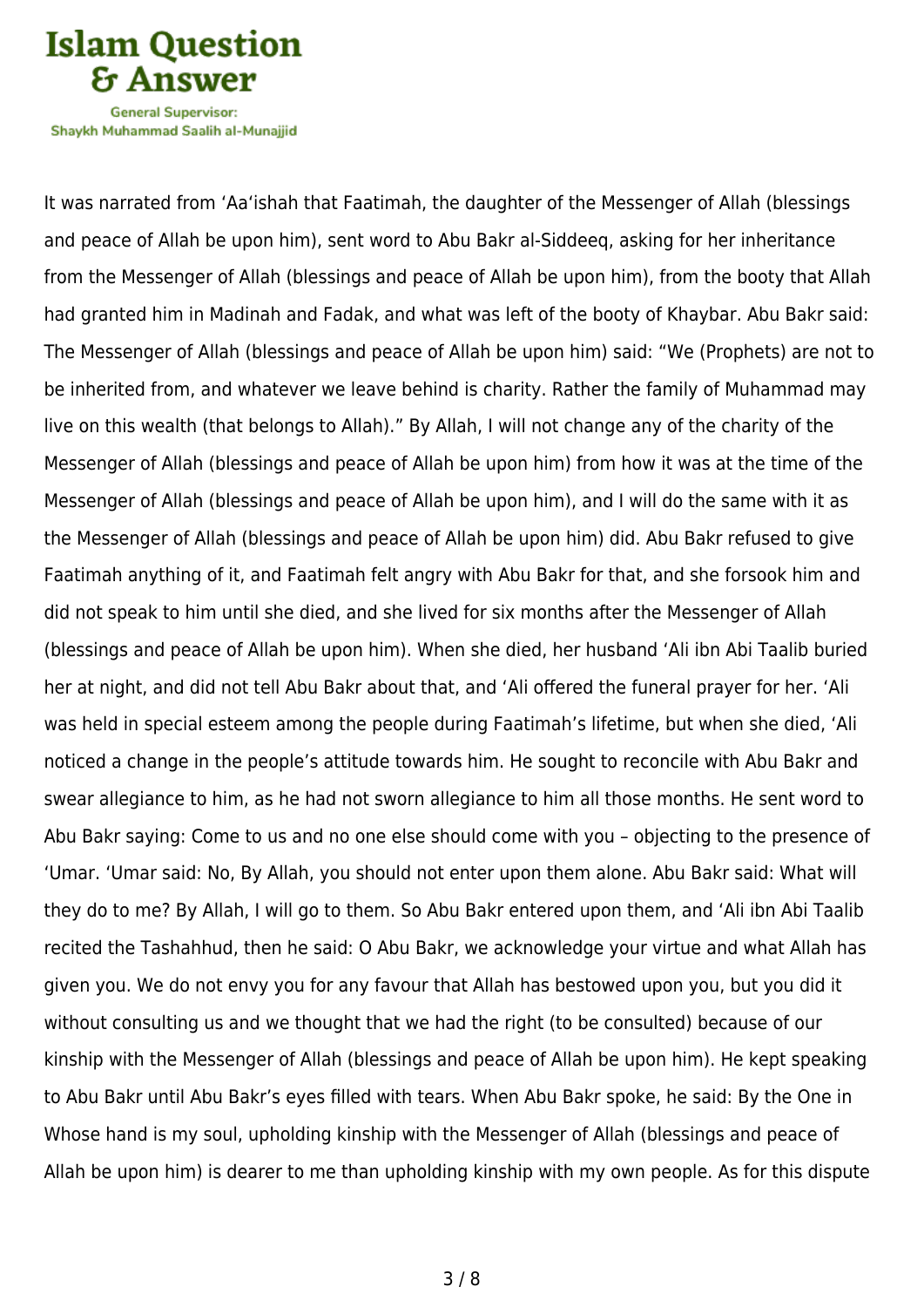

Shavkh Muhammad Saalih al-Munaiiid

that occurred between me and you concerning these properties, I have not deviated from the right path with regard to them, and I have not given up something that I saw the Messenger of Allah (blessings and peace of Allah be upon him) do with them; rather I have done it too. 'Ali said to Abu Bakr: Your appointment for my oath of allegiance is this afternoon. When Abu Bakr had prayed Zuhr, he ascended the minbar and recited the tashahhud, and he spoke of 'Ali and his delay in swearing allegiance, and the excuse that he had given, then he prayed for his forgiveness. And 'Ali ibn Abi Taalib recited the tashahhud and spoke highly of Abu Bakr, and said that what he had done was not due to jealousy of Abu Bakr, or denying the virtue that Allah had bestowed upon him, but we thought that we should have had a share in the matter, but it had been decided without consulting us, and we were upset with that. The Muslims were pleased with this and said: You have done the right thing. Then the Muslims became closer to 'Ali, when he did the right thing.

Narrated by al-Bukhaari (3998) and Muslim (1759)

There follow some comments on the hadith from the scholars:

(a) An-Nawawi (may Allah have mercy on him) said:

With regard to the delay in swearing allegiance on the part of 'Ali (may Allah be pleased with him), 'Ali mentioned it in this hadith and apologised to Abu Bakr (may Allah be pleased with him). Furthermore, his delay did not undermine his subsequent oath of allegiance or cast any aspersions upon him. As for the legitimacy of the caliphate, the scholars are unanimously agreed that in order for the caliphate to be legitimate, it is not essential that all the people should swear allegiance, and not even all the decision-makers. Rather it is stipulated that allegiance be sworn by those who it is possible to bring together of the scholars, leaders and prominent figures. With regard to the delay not undermining 'Ali, that is because it is not essential for everyone to come to the leader and put his hand in his and swear allegiance to him; rather what is required, if the decision-makers choose a leader, is for everyone to accept his rule and not express any dissent or cause any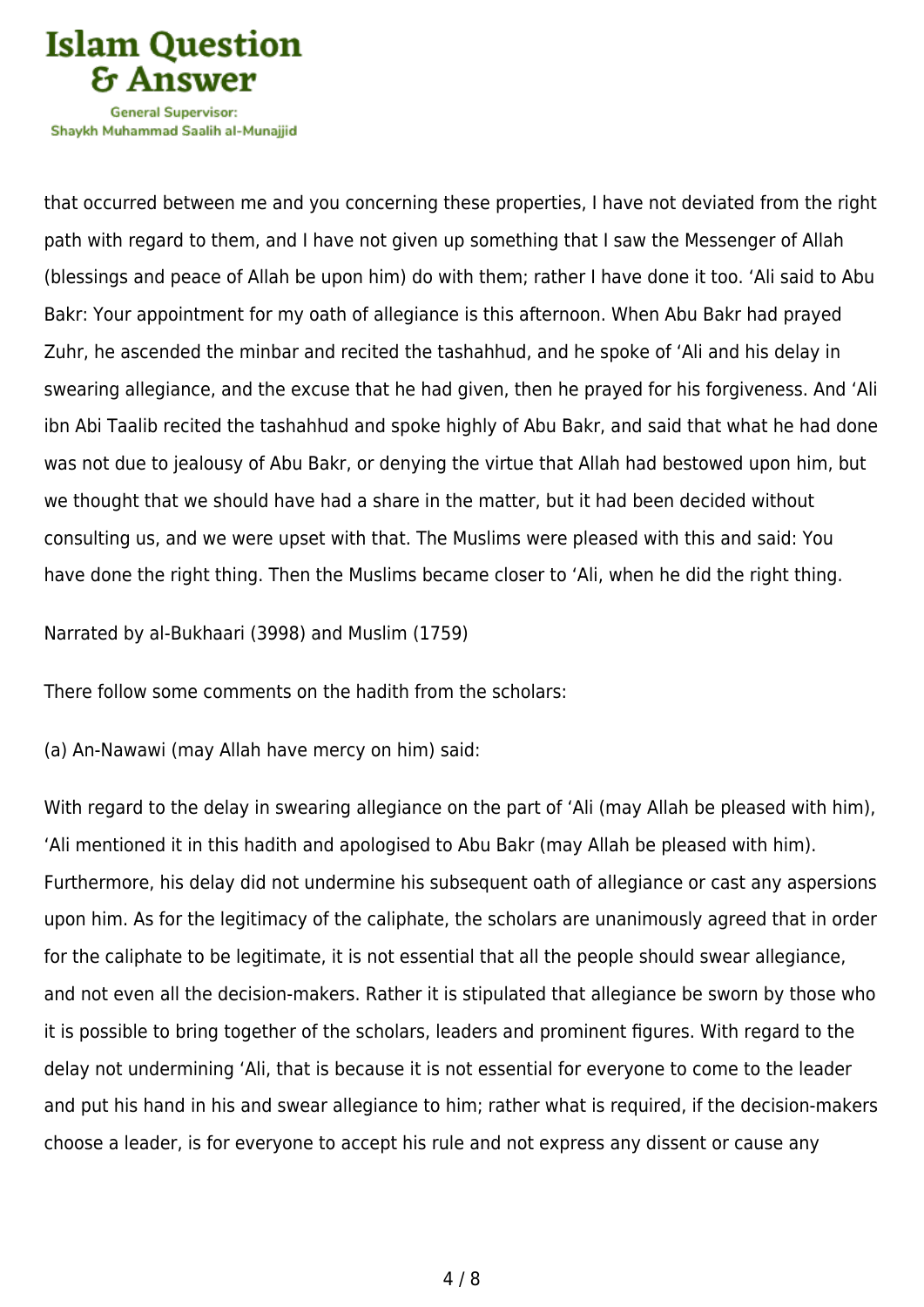

Shavkh Muhammad Saalih al-Munaiiid

division. And this is how 'Ali (may Allah be pleased with him) was during the period before he swore allegiance: he did not express any opposition to Abu Bakr or try to cause any division, but he delayed coming to him for the reason mentioned in the hadith, and the legitimacy of the caliphate did not depend on his being present. So he did not have to be present for that purpose or for any other. Because it was not required, he did not attend, but there is no report from him to suggest that he doubted the legitimacy of the caliphate or opposed it. But he felt some reservations in his heart, so he delayed until those reservations were dispelled. The reason for those reservations was that because of his high status and virtue, and his closeness to the Prophet (blessings and peace of Allah be upon him), and so on, he thought that no decision should have been made except in consultation with him and in his presence. But the justification of Abu Bakr, 'Umar and the other Sahaabah was clear, because they believed that hastening to conclude the oath of allegiance was in the best interests of the Muslims, and they feared that delaying it could lead to dissent and disputes that would result in great mischief. That is why they delayed burying the Prophet (blessings and peace of Allah be upon him) until the caliph had been appointed and allegiance had been sworn to him, because it was the most important matter, so that there would be no dispute concerning his burial or shrouding or washing, or the offering of the funeral prayer for him, or any other issue, when they had no one to decide on these matters. So they decided that giving precedence to the appointment of the caliph was more important.

Sharh Muslim (12/77, 78)

(b) What is meant by Faatimah (may Allah be pleased with her) forsaking Abu Bakr (may Allah be pleased with him) was not the kind of forsaking that is prohibited, for she was a non-mahram to him in the first place

Badr ad-Deen al-'Ayni (may Allah have mercy on him) said:

What is meant by her forsaking is that she avoided meeting him and did not feel at ease with the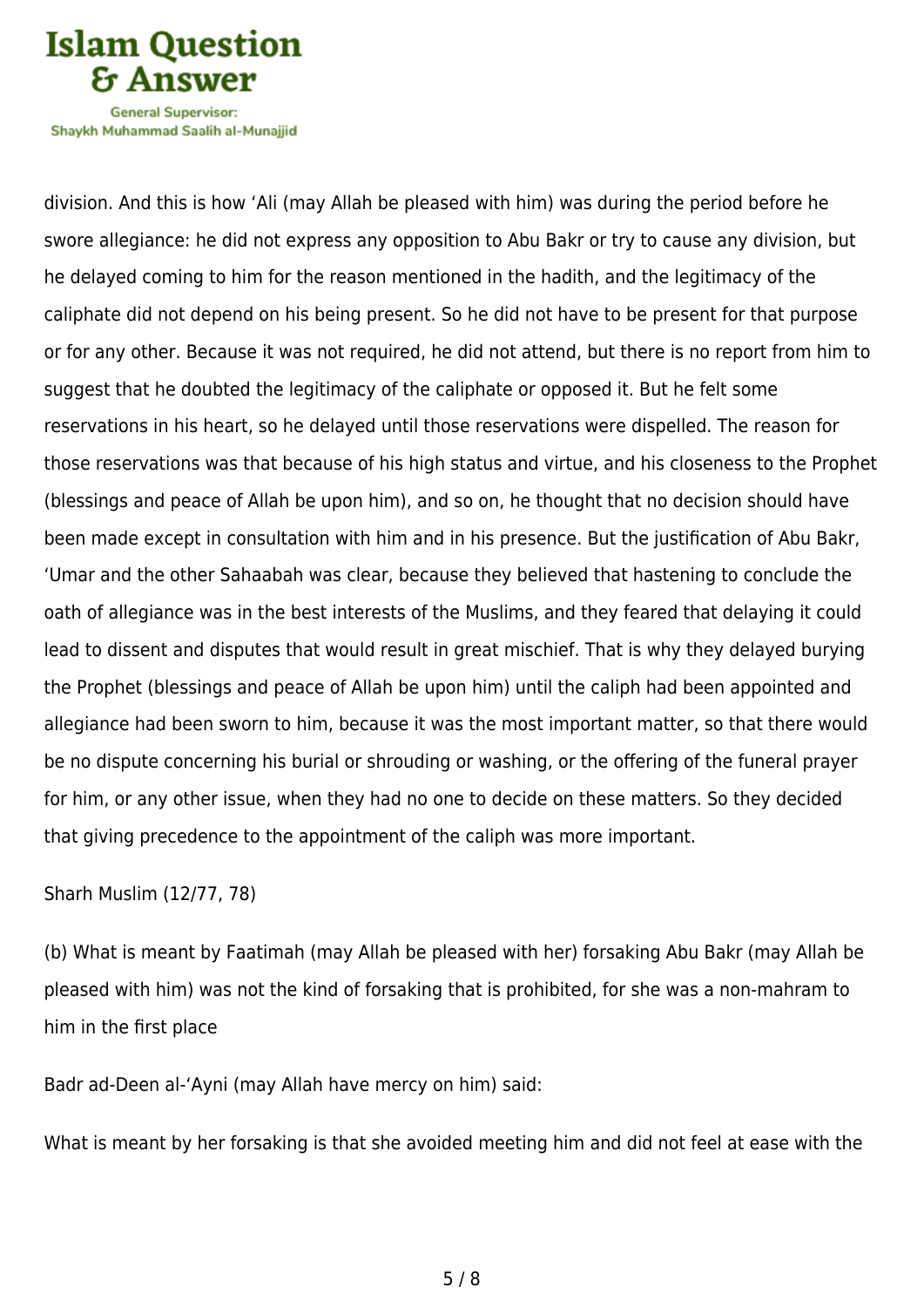

idea of doing so. It was not forsaking in the prohibited sense, which refers to refraining from greeting with salaam and the like.

'Umdat al-Qaari Sharh Saheeh al-Bukhaari (17/258)

And he (may Allah have mercy on him) said:

Al-Muhallab said:

Her forsaking him took the form of avoiding meeting him and not having any contact with him, and this does not come under the heading of forsaking that is prohibited. What is prohibited in that regard is, if they happen to meet, one of them does not greet the other with salaam. But no one narrated anything to suggest that they met and refused to greet one another. Even if they had done that, they would not be regarded as forsaking or shunning one another in the prohibited sense, unless there was clear enmity between them and clear shunning of one another. Rather all that happened is that she stayed home, and the narrator described that as forsaking or shunning.

'Umdat al-Qaari (15/20)

(c) Al-Haafiz Ibn Hajar (may Allah have mercy on him) said:

It is as if they (the Sahaabah) understood the reason why 'Ali refrained from swearing allegiance to Abu Bakr so long as Faatimah was still alive, because he was focused on caring for her, tending her and trying to console and comfort her in her grief at the loss of her father (blessings and peace of Allah be upon him), and because when she got angry with Abu Bakr for his refusal to grant her request to a share of the inheritance, 'Ali though it more appropriate to stand by her and keep away from Abu Bakr.

Fath al-Baari (7/494)

(d) And he (may Allah have mercy on him) said: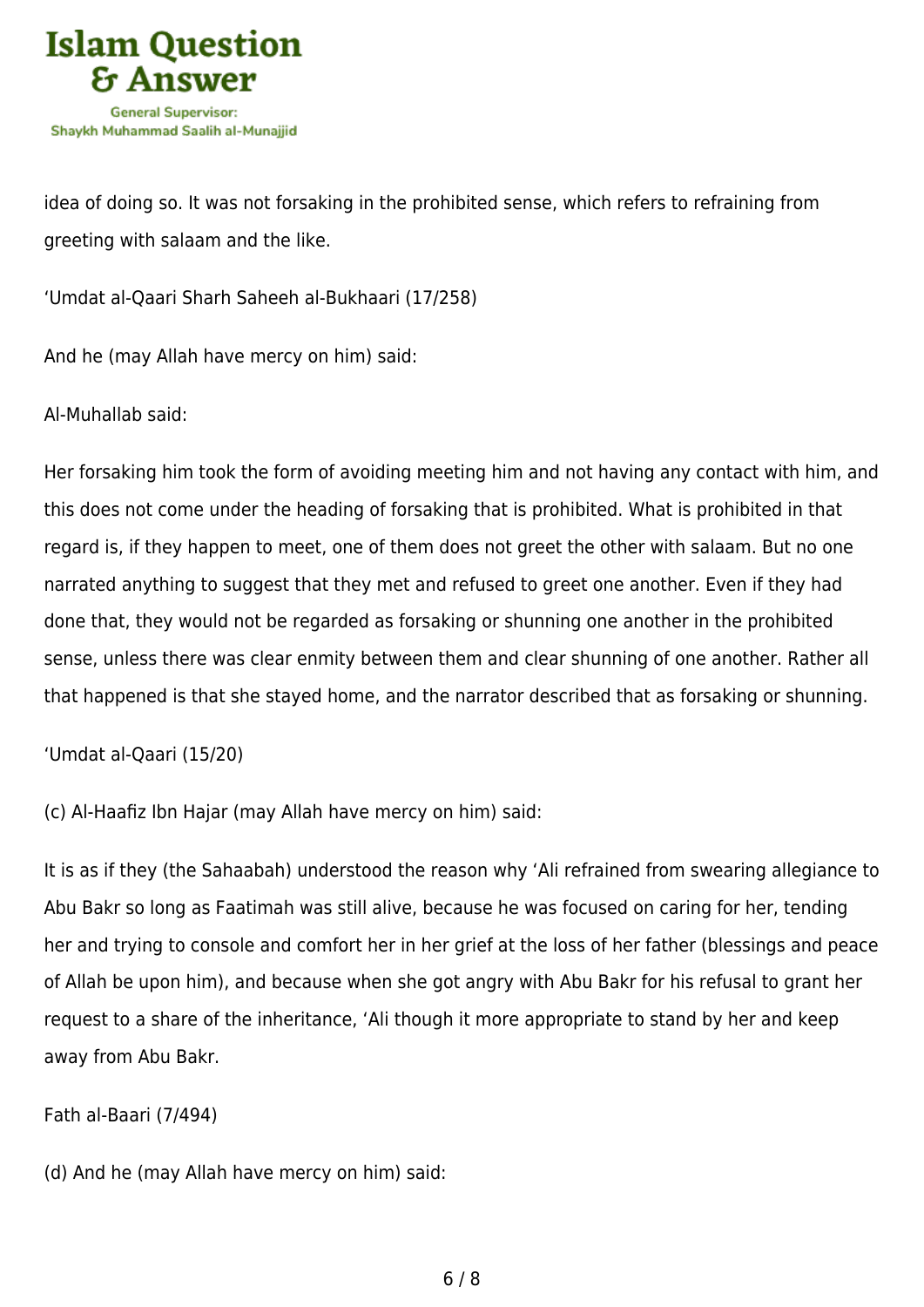

With regard to 'Ali requesting Abu Bakr to come by himself, not accompanied by anyone, which was described as his "objecting to the presence of 'Umar" , the reason for that was because of what they knew of 'Umar's toughness and firmness in word and deed, whereas Abu Bakr was kind and gentle. It is as if they feared that, if 'Umar joined them, he would criticise 'Ali, which could lead to the opposite of what they were aiming for of reconciliation.

Fath al-Baari (7/494)

(e) And he (may Allah have mercy on him) said:

Ali's words "We do not envy you for any favour that Allah has bestowed upon you" mean: we do not envy you for the caliphate. With regard to his words "but you did it without consulting us", what is referred to is his assuming the caliphate.

(f) His words "because of our kinship with the Messenger of Allah (blessings and peace of Allah be upon him)" mean: because of our closeness to the Messenger of Allah (blessings and peace of Allah be upon him) we thought that we had a share in this matter.

## Fath al-Baari (7/494)

This is what happened between Faatimah and Abu Bakr, and between 'Ali and Abu Bakr (may Allah be pleased with them all), and anyone who hears and reads what the Raafidis say will be shocked by their lies. Here we see 'Ali apologising to Abu Bakr, showing respect to him, acknowledging and accepting his caliphate, and swearing allegiance to him in front of the people. Abu Bakr had previously visited him in his house and had praised him and the family of the Prophet (blessings and peace of Allah be upon him), and 'Ali kinship to him, and he had given them precedence over his own kin. So where do you find in this story any sense of resentment, cursing, dissimulation, ill intent, evil and hatred?! None of that existed anywhere except in the minds and hearts of the Magian Shi'ah, the allies of Hulagu and the followers of al-'Alqami [who incited Hulagu to invade